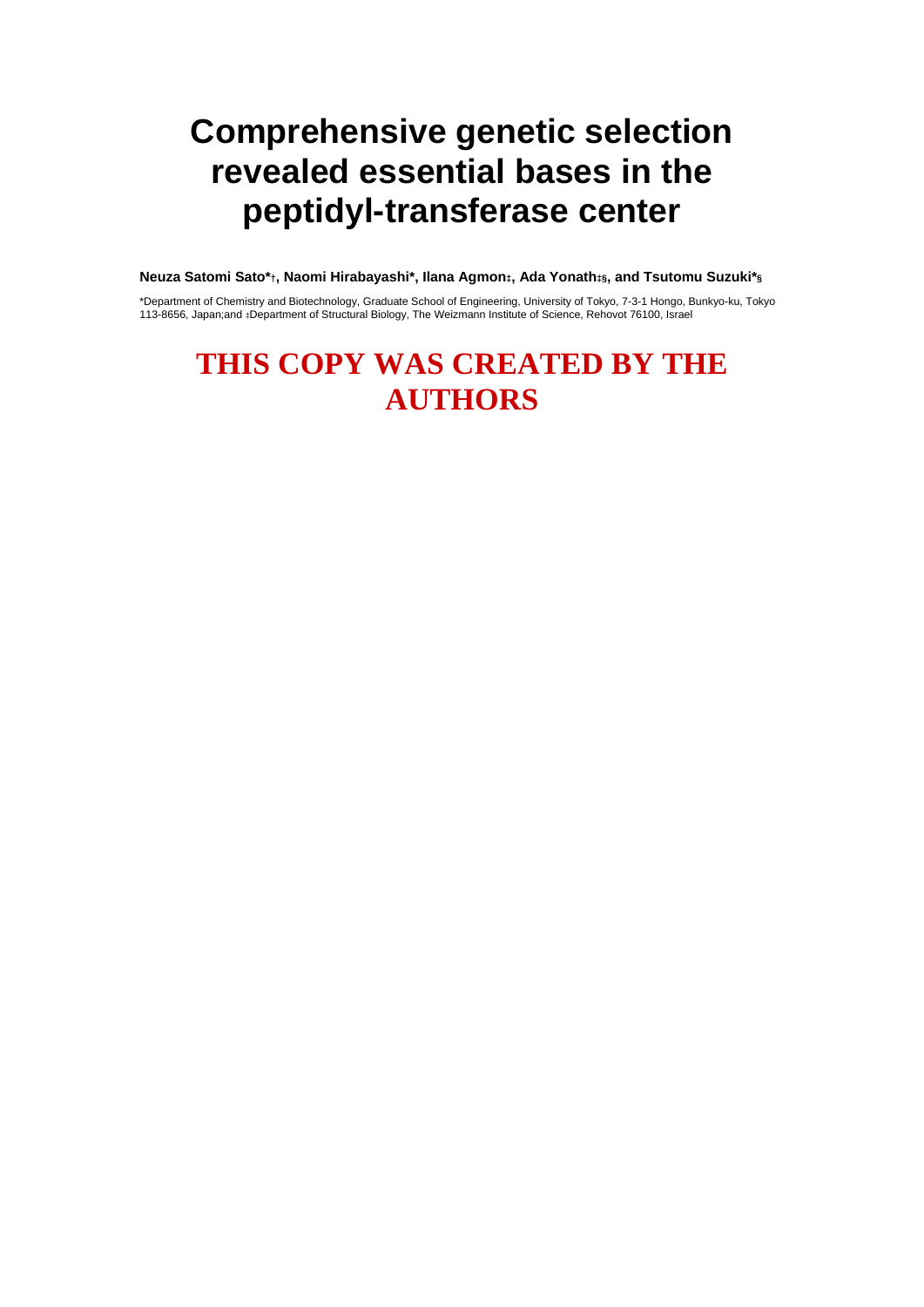## **Comprehensive genetic selection revealed essential bases in the peptidyl-transferase center**

### **Neuza Satomi Sato\*†, Naomi Hirabayashi\*, Ilana Agmon‡, Ada Yonath‡§, and Tsutomu Suzuki\*§**

\*Department of Chemistry and Biotechnology, Graduate School of Engineering, University of Tokyo, 7-3-1 Hongo, Bunkyo-ku, Tokyo 113-8656, Japan; and <sup>‡</sup>Department of Structural Biology, The Weizmann Institute of Science, Rehovot 76100, Israel

Contributed by Ada Yonath, July 18, 2006

LAS

**During protein synthesis, the ribosome catalyzes peptide-bond formation. Biochemical and structural studies revealed that conserved nucleotides in the peptidyl-transferase center (PTC) and its proximity may play a key role in peptide-bond formation; the exact mechanism involved remains unclear. To more precisely define the functional importance of the highly conserved residues, we used a systematic genetic method, which we named SSER (systematic selection of functional sequences by enforced replacement), that allowed us to identify essential nucleotides for ribosomal function from randomized rRNA libraries in** *Escherichia coli* **cells. These libraries were constructed by complete randomization of the critical regions in and around the PTC. The selected variants contained natural rRNA sequences from other organisms and organelles as well as unnatural functional sequences; hence providing insights into the functional roles played by these essential bases and suggesting how the universal catalytic mechanism of peptide-bond formation could evolve in all living organisms. Our results highlight essential bases and interactions, which are shaping the PTC architecture and guiding the motions of the tRNA terminus from the A to the P site, found to be crucial not only for the formation of the peptide bond but also for nascent chain elongation.**

nucleotide essentiality  $|$  protein biosynthesis  $|$  symmetrical region

**R**ibosomes are universally conserved ribonucleoproteins that translate the genetic information contained in mRNAs into proteins. The large (50S) ribosomal subunit catalyzes peptide-bond formation at the peptidyl-transferase center (PTC) between aminoacyl-tRNA (aa-tRNA) bound to the A site and peptidyl-tRNA (pep-tRNA) at the P site. In the crystal structures of 50S subunits of *Haloarcula marismortui*, H50S (1, 2), *Deinococcus radiodurans*, D50S (3, 4), and 70S ribosomes (5, 6), the PTC is composed solely of 23S rRNA and, hence, acts as a ribozyme, consistent with biochemical findings using deproteinized 50S subunit (7–10) for the formation of a single peptide bond.

The PTC provides the frame for peptide-bond formation (11, 12) and plays a critical role in tRNA and nascent chain release (13–17), and the global ribosomal architecture is crucial for substrate positioning (18, 19). Consistently, the hypothesis, based on structures of H50S complexed with minimum substrates, that the PTC acts as a general acid–base catalyst (2, 20–22), was contradicted by various mutagenesis and biochemical studies (12, 23–28). The main catalytic contribution of the ribosomes, substrates positioning at proper orientation (4, 28, 29), is achieved by remote interactions, accompanied by symmetrical base-pairing of C75 of both tRNAs with G2553 (*Escherichia coli* numbering throughout) and G2251 (Fig. 4*A*, which is published as supporting information on the PNAS web site), respectively (2, 4, 31). The distinction between the rates of peptide-bond formation by full-length tRNAs and minimal substrates is also consistent with the essential role played by the A76 2 OH of P-tRNA in the reaction formation rate (32).

The PTC is situated within a universal sizable symmetrical region spanning from G2502 to C2610 and from A2058 to C2501 that is divided into two subregions, with the A and P loops residing on the opposite sides in the inner surface of the PTC cavity (18, 29). In each cycle of elongation, the A site tRNA 3' terminus travels from the A to the P loop by 180° rotatory motion, in concert with the overall mRNA/tRNA sideways shift (4, 29). Protruding bases on the inner surface of the symmetry region that interact with the rotating tRNA 3' terminus are highly conserved, implying that these interactions are essential for guarding and directing the rotatory motion, thus providing the positional catalysis of peptidebond formation.

To analyze the functional importance of particular sequences in rRNA genes, we developed a genetic method that we named ''systematic selection of functional sequences by enforced replacement'' (SSER), which involves the systematic selection from the plasmid library in which a critical region of *E. coli* rRNA is randomized. The results of this study revealed nucleotides important for peptide-bond formation and for protein elongation *in vivo*, thus progressing toward the elucidation of the catalytic mechanism involved in this process.

#### **Results**

**Comprehensive Genetic Selection of Functional Nucleotides in the PTC.** The use of the SSER genetic selection system (detailed description in *Supporting Methods*, which is published as supporting information on the PNAS web site) allowed us to rapidly identify functional sequences in the cell among randomized sequences. Plasmid libraries were constructed by complete randomization of six critical regions in the PTC and its vicinity known to be essential for peptide-bond formation (Fig. 4*B*), namely, the A loop (helix 92), the P loop (helix 80), the conserved A2602-bulge region (helix 93), the 2451 region (residues 2448–2454), the 2585 region (residues 2583– 2587), and the 2608 region (residues 2607–2610) in the domain V central loop. Next, we carried out large-scale transformation of *E. coli* NT101 with each member of the library and selected for kanamycin-resistant transformants. If the incorporated plasmid has a toxic sequence that results in a dominant lethal phenotype, a transformant will not be obtained. Because the PTC is critical for ribosomal function, most of the sequences in the library must have been excluded during this step. Transformants on the kanamycin plate produced colonies of different sizes (Fig 5, which is published as supporting information on the PNAS web site), indicating that each cell contains a sequence resulting in altered ribosomal activity. The kanamycin-resistant cells contain both pRB101 and pRB102 from the library. To drive plasmid replacement, each cell was picked and spotted onto selection plates containing kanamycin and sucrose. If the incorporated pRB102 plasmid has a functional se-

Author contributions: T.S. designed research; N.S.S. and N.H. performed research; N.S.S. and T.S. contributed new reagents/analytic tools; N.S.S., I.A., A.Y., and T.S. analyzed data; and A.Y. and T.S. wrote the paper.

The authors declare no conflict of interest.

Freely available online through the PNAS open access option.

Abbreviations: aa-tRNA, aminoacyl-tRNA; PTC, peptidyl-transferase center; SSER, systematic selection of functional sequences by enforced replacement; WC, Watson–Crick.

<sup>†</sup>Present address, Institute Adolfo Lutz, Avenida Dr. Arnaldo 355, 10th Floor, 01246-902 Sao Paulo, SP, Brazil.

<sup>§</sup>To whom correspondence may be addressed. E-mail: ts@chembio.t.u-tokyo.ac.jp or ada.yonath@weizmann.ac.il

<sup>© 2006</sup> by The National Academy of Sciences of the USA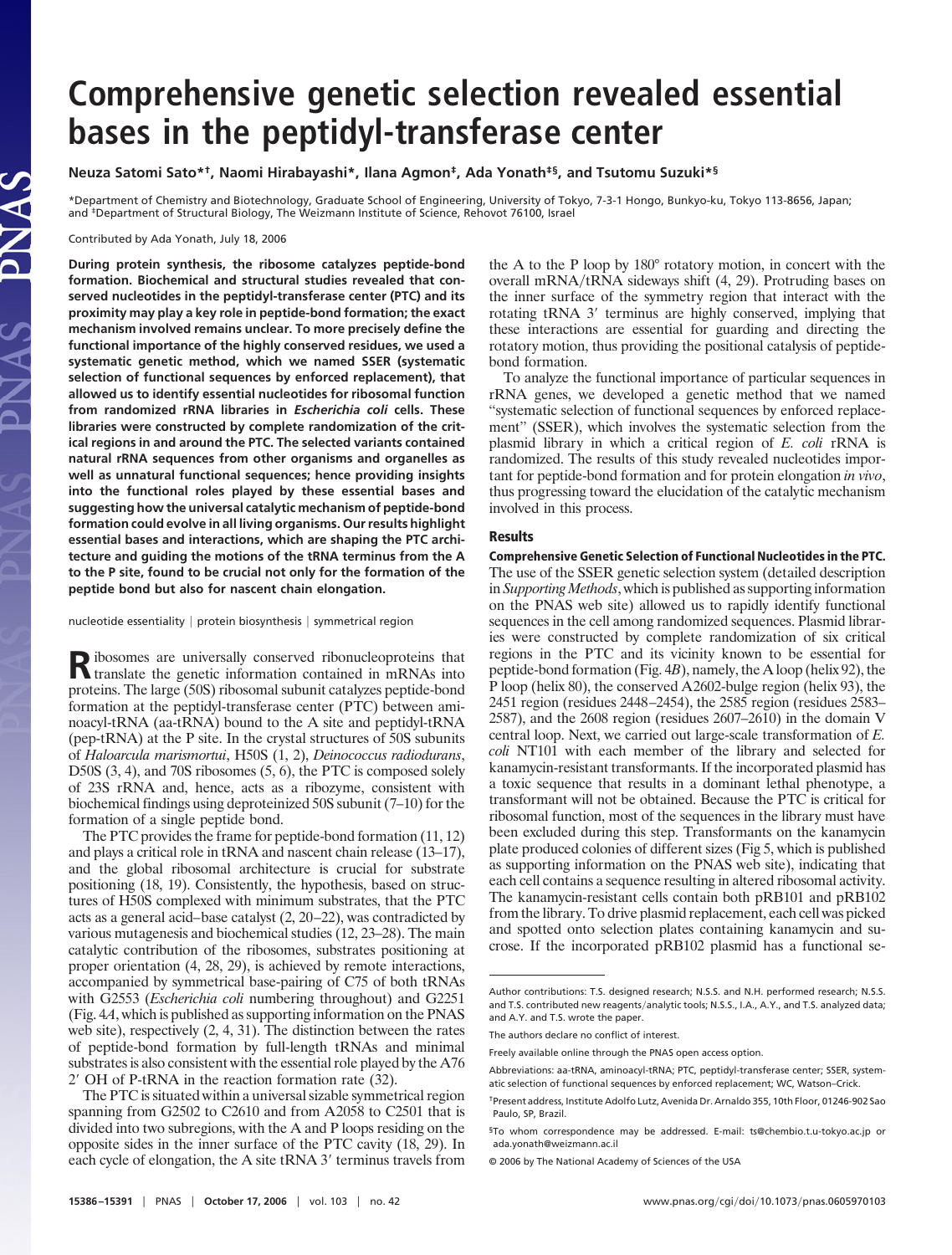quence for ribosomal activity, it rapidly eliminates the pRB101 rescue plasmid, thus yielding sucrose-resistant cells (NT102 derivatives). Besides, if the incorporated plasmid has a nonfunctional or very weak functional sequence for ribosomal activity, the rescue plasmid cannot be replaced by the introduced plasmid, and the transformant becomes sensitive to sucrose because of the *sacB* gene. In each SSER selection, hundreds of colonies on the sucrose– kanamycin plates were picked and sequenced.

**Nucleotides Essential for tRNA 3 End Positioning.** Five nucleotides (2552–2556) in the A loop were completely randomized to give 1,024 sequence variations (Fig. 4*B*). Despite the highly conserved sequence of the A loop, nine functional sequences, including the wild-type sequence, were selected from the library (Table 1 and Fig. 1*A*). Although sequence variations were found in four of the five residues of this site, nucleotide G2553 of helix 92 (Fig. 4*A*), which basepairs with C75 of aa-tRNA CCA-end (Fig. 2*A*) (2, 31) was completely conserved in all selected variants, confirming its essentiality for ribosomal function. In addition to UGUUC, which is the conserved sequence found in most organisms, UGCCC, the naturally occurring A loop sequence of archaea, was also selected from the random pool. The functional consensus sequence for the A loop was assigned as DGYYY (2552–2556), indicating that three bases at positions 2554–2556 must be U or C, whereas base 2552 cannot be C [indeed, it exists in only one mitochondrial rRNA (www.rna. icmb.utexas.edu)]. Importantly, most variants had U2552, and variants bearing A2552 (clone 5) or G2552 (clones 6–9) show relatively reduced growth rates (Table 1). The P loop in helix 80 serves as the attachment site for the 3' terminus of pep-tRNA by base-pairing between its C75/C74 and the universally conserved G2251/G2252 residues (Figs. 2*B* and 4*A*) (2, 4, 29, 30, 33). From the P loop library, wherein the five nucleotides at positions 2250– 2254 were completely randomized (Fig. 4*B*), 12 variants were selected as functional sequences (Table 1 and Fig. 1*A*). The two variants GGGGC (clone 1) and GGGGU (clone 4) are naturally occurring sequences found in most organisms and mitochondrial large subunits, respectively. The other 10 variants are unnatural functional sequences. G2251 and G2252 were invariant, supporting the notion that they position the pep-tRNA at the P site. The invariant nucleotides G2250 and D2253 residue (except for the latter's ability to mutate to C) that were also selected may be involved in establishing the P loop proper conformation. Note that all U2253 variants (clones 5–8) show an apparent growth defect compared with the other variants (Table 1). The nucleotide at 2254 was found to be replaceable with the other three bases.

**The A2602 Bulge in Helix 93.** One of the central features in the architecture of the symmetrical region, as indicated by the binding modes of substrates to D50S, is the extremely flexible nucleotide A2602 (4, 18, 29, 30). Consistently, analysis of crystal structures of H50S complexes (2, 34) suggested that A2602 undergoes a conformational change when the tetrahedral intermediate is established.

A2602, with two adjacent base pairs (2591, 2592, and 2601–2603), was randomized to construct the library (Fig. 4*B*). Eleven sequence variations, all of which bore the conserved A2602 bulge, were selected as functional sequences (Table 1 and Fig. 1*A*), suggesting that the bulging of A2602 plays a critical role in ribosomal function, consistent with biochemical and crystallographic observations (2–4, 14, 29, 30, 34) and supported by our failure to obtain any functional strains after A2602 deletions (data not shown). Among the adjacent base pairs, the functional C2591-G2603 (clone 1) can be replaced with G–C (clones 5–9) or A–U (clones 10 and 11). This result suggests that both Watson–Crick (WC)-type pairs between 2591 and 2603 are allowed and may be influential in establishing one of the functional configurations of the A2602 bulge. For the 2592– 2601 pair, four variants (clones 2, 3, 7, and 11) had lost the WC base pair, and one variant (clone 6) had a G–U wobble pair, which showed a slow-growth phenotype (Table 1). In particular, clone 6

|                                     | Table 1. Selected sequences in 23S rRNA as determined by SSER |
|-------------------------------------|---------------------------------------------------------------|
| using the randomized rRNA libraries |                                                               |

|                                |                    |                       | Doubling                         |           |                    |
|--------------------------------|--------------------|-----------------------|----------------------------------|-----------|--------------------|
| Selected seg                   | Clone              | Sequence              | time, min Percent                |           | Note               |
| A loop 2552-2556               | 1(wt)              | UGUUC                 | $47.5 \pm 1.4$                   | 100       | Conserved seg      |
|                                | 2                  | UGUCC                 | $48.2 \pm 2.0$                   | 98        |                    |
|                                | 3                  | UGCUC                 | $56.8 \pm 1.9$                   | 84        |                    |
|                                | 4                  | UGCCC                 | $48.3 \pm 2.2$                   | 97        | Archae             |
|                                | 5                  | <b>AGUUC</b>          | $61.5 \pm 5.7$                   | 77        |                    |
|                                | 6<br>7             | GGUUC<br>GGUCC        | $60.7 \pm 2.0$<br>$48.2 \pm 2.0$ | 78<br>98  |                    |
|                                | 8                  | GGUCU                 | $55.0 \pm 1.0$                   | 86        |                    |
|                                | 9                  | GGUUU                 | $60.7 \pm 3.3$                   | 78        |                    |
|                                | Consensus DGYYY    |                       |                                  |           |                    |
| P loop 2250-2254               | 1(wt)              | GGGGC                 | $47.4 \pm 0.9$                   | 100       | Conserved seq      |
|                                | 2                  | GGGGG                 | $54.2 \pm 0.3$                   | 88        |                    |
|                                | 3                  | GGGGA                 | $45.7 \pm 0.5$                   | 104       |                    |
|                                | 4                  | GGGGU                 | $47.7 \pm 2.6$                   | 99        | Mitochondria       |
|                                | 5                  | GGGUC                 | $68.5 \pm 4.7$                   | 69        |                    |
|                                | 6                  | GGGUG                 | $60.4 \pm 2.1$                   | 78        |                    |
|                                | 7                  | <b>GGGUA</b>          | $55.6 \pm 0.3$                   | 85        |                    |
|                                | 8                  | GGGUU                 | $55.3 \pm 1.2$                   | 86        |                    |
|                                | 9                  | <b>GGGAC</b>          | $50.1 \pm 0.5$                   | 94        |                    |
|                                | 10                 | GGGAG                 | $52.1 \pm 1.0$                   | 91        |                    |
|                                | 11                 | <b>GGGAA</b>          | $51.8 \pm 0.3$                   | 92        |                    |
|                                | 12                 | GGGAU                 | $48.7 \pm 0.3$                   | 97        |                    |
|                                | Consensus<br>1(wt) | GGGDN<br>CG-CAG       |                                  |           |                    |
| The 2602 region<br>2591, 2592, | 2                  | CC-CAG                | $47.2 \pm 1.3$<br>$48.0 \pm 1.4$ | 100<br>98 | Conserved seq      |
| 2601-2603                      | 3                  | <b>CC-UAG</b>         | $51.6 \pm 1.8$                   | 87        |                    |
|                                | 4                  | CA-UAG                | $49.2 \pm 0.4$                   | 96        | Mitochondria       |
|                                | 5                  | GG-CAC                | $49.2 \pm 1.2$                   | 93        |                    |
|                                | 6                  | <b>GG-UAC</b>         | $119.9 \pm 3.7$                  | 17        |                    |
|                                | 7                  | <b>GC-UAC</b>         | $99.2 \pm 1.3$                   | 40        |                    |
|                                | 8                  | GC-GAC                | $85.0 \pm 1.8$                   | 57        |                    |
|                                | 9                  | GA-UAC                | $60.1 \pm 0.7$                   | 77        |                    |
|                                | 10                 | AG-CAU                | $64.8 \pm 0.9$                   | 64        |                    |
|                                | 11                 | AC-UAU                | $92.8 \pm 0.8$                   | 49        |                    |
|                                | Consensus VV-BAB   |                       |                                  |           |                    |
| The 2585 region                | 1(wt)              | GUUUA                 | $47.1 \pm 0.9$                   | 100       | Conserved seq      |
| 2583-2587                      | 2                  | GUUUG                 | $48.5 \pm 0.5$                   | 97        |                    |
|                                | 3                  | GUUUU                 | $61.2 \pm 1.6$                   | 77        |                    |
|                                | 4                  | GUUUC                 | $55.7 \pm 0.5$                   | 85        |                    |
|                                | 5                  | <b>GUUGA</b>          | $55.2 \pm 2.3$                   | 85        |                    |
|                                | 6                  | <b>GUUCA</b>          | $47.5 \pm 0.4$                   | 99        | <b>B.</b> subtilis |
|                                | 7                  | <b>GUUAA</b>          | $48.4 \pm 0.3$<br>$57.3 \pm 0.9$ | 97        |                    |
|                                | 8<br>9             | <b>GCUUA</b><br>AUUUA | $52.3 \pm 0.5$                   | 82<br>89  |                    |
|                                | 10                 | <b>AUUCA</b>          | $82.5 \pm 0.3$                   | 57        |                    |
|                                | 11                 | <b>GUUAG</b>          | $99.9 \pm 1.3$                   | 47        |                    |
|                                | 12                 | <b>GUUAC</b>          | $106.8 \pm 0.6$                  | 44        |                    |
|                                | Consensus RYUNN    |                       |                                  |           |                    |
| The 2451 region                | 1(wt)              | A(C)AACAG             | $47.0 \pm 2.6$                   | 100       | Conserved seq      |
| 2448-2554                      | 2                  | U(C)AACAG             | $77.1 \pm 3.2$                   | 61        | Protozoan mt       |
|                                | 3                  | C(C)AACAG             | $63.6 \pm 1.9$                   | 74        |                    |
|                                | 4                  | G(C)AACAG             | $62.7 \pm 3.1$                   | 75        |                    |
|                                | 5                  | A(C)AACUG             | $55.4 \pm 1.8$                   | 85        | Eukaryote          |
|                                | Consensus          | N(C)AACWG             |                                  |           |                    |
| The triad 2061,                | 1(wt)              | $G-G-A$               | $47.3 \pm 1.2$                   | 100       | Conserved seg      |
| 2447, 2451                     | 2                  | $G-A-A$               | $76.8 \pm 1.7$                   | 62        |                    |
|                                | Consensus G-R-A    |                       |                                  |           |                    |

Invariant or semiconserved residues selected in this study are bold or underlined, respectively. RNA modifications are ignored. The nomenclature used for the mixed bases obeys the rules previously established in the literature (44); R is A or G, Y is U or C, W is A or U, K is U or G, B is all bases except A, D is all bases except C, H is all bases except G, V is all bases except U, and N is all bases (A, U, G, or C). wt, wild type; seq, sequence.

suffered a severe growth defect. The result suggests that the 2592–2601 pair is not essential but seems to be required for efficient ribosomal function.

According to phylogenetic search (www.rna.icmb.utexas.edu), G2602 is found in only one archaeal rRNA. All others have A2602.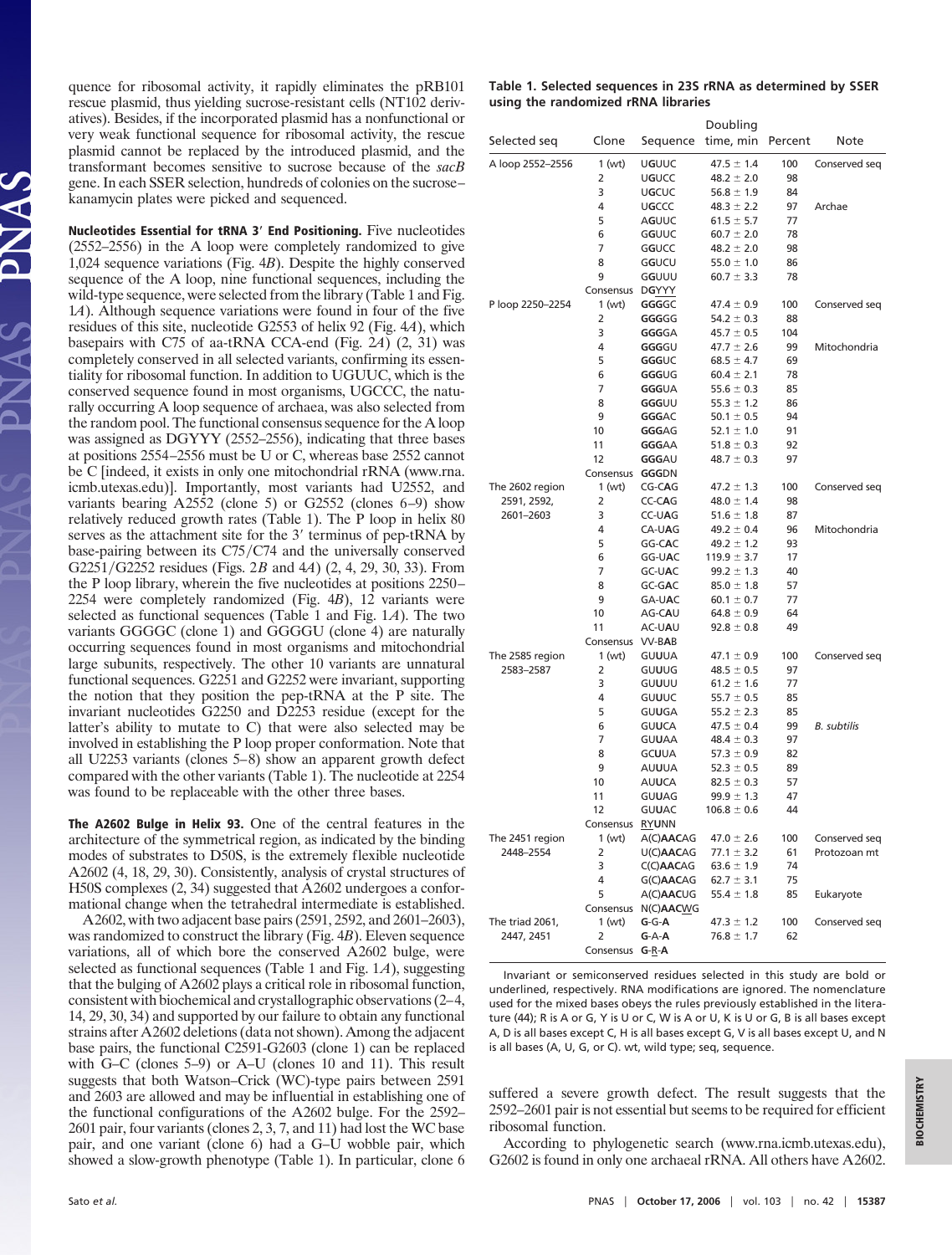

**Fig. 1.** Genetically selected functional bases in domain V of 23S rRNA responsible for ribosomal function. (*A*) Selected nucleotides with no variation from the wild-type sequence are shown in red. Nucleotides that can be replaced by only one other base are shown in orange. Nucleotides that can be replaced by two or three other bases are shown in yellow. This color code is used also in *B* and in Figs. 2 and 3. The nomenclature used for mixed bases obeys previously established rules (44). The blue lines indicate interactions in the crystal structure (4). (*B*) Location of the functionally essential conserved bases in D50S complexed with acceptor stem-loop (ASM) at the A site. Coordinates were obtained from the Protein Data Bank (PDB ID code 1NJP) (4). The nucleotides found to be essential are indicated with the same color code as described in *A*. The 3 terminus of ASM is shown in blue. **Fig. 2.** Essential bases and H bond networks responsible for proper tRNA

Some compensatory mutations might be required for replacement of A2602 by G2602 in *E. coli* 23S rRNA.

**Essential Nucleotides in the Domain V Central Loop.** The connecting loop between helices 92 and 93, which includes U2585, is located near the aa-tRNA 3' terminus regardless of whether it is a minimal or a longer substrate analog (4, 34, 35), in a hydrogen-bonding distance from 2' OH of A76 tRNA. A library with five nucleotides (2583–2587) was randomized (Fig. 4*B*) and subjected to SSER selection. Twelve sequence variations, all including the conserved



positioning and ribosomal function. (*A*) The CCA terminus of A site tRNA is fixed by binding to G2553 in the A loop and by interacting with the essential G2582–C2507 pair. A76 of A site tRNA makes a contact with the essential U2506. (B) The derived P site tRNA 3' end (4) in relation to G2251/G2252. (C) The cluster of essential bases in the PTC that is constituted by three regions in the domain V central loop, 2060–2063, 2447–2454, and 2498–2504. Also shown is the complex H bond network involving these nucleotides. Coordinates were obtained from 1NJP (4).

U2585, were selected as functional sequences (Table 1 and Fig. 1*A*). Purines at position 2583 and pyrimidines at position 2584 were selected as functional bases, whereas all types are allowed at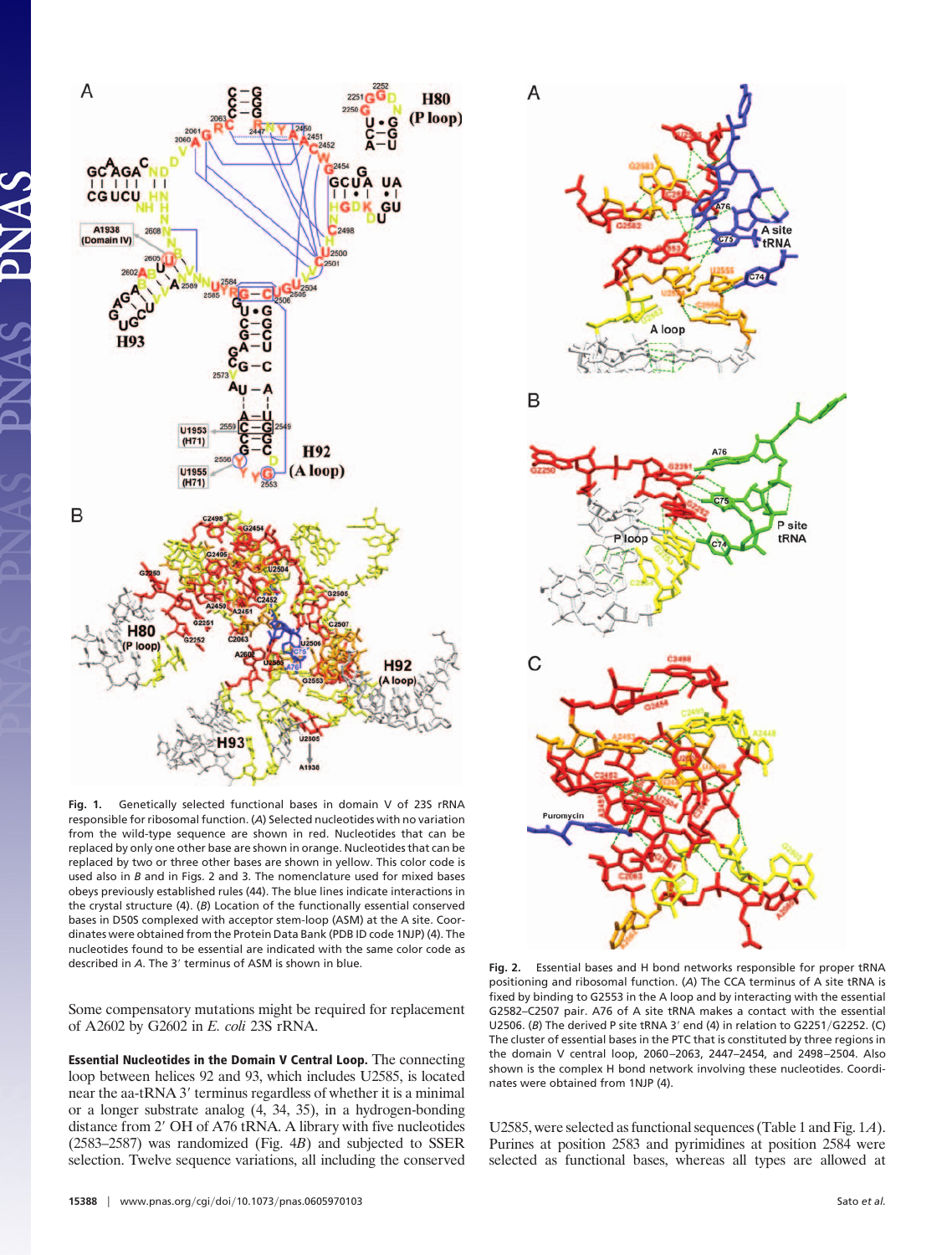

**Fig. 3.** Essentiality of highly conserved bases in the PTC arched void responsible for rotatory motion of tRNA3' end. (A and B) PTC arched void with snapshots of intermediate stages in the motion of the tRNA 3' end from the A to the P site (blue to green), viewed down (*A*) and up (*B*) the axis of the rotation. The essentiality for each nucleotide is indicated by the color code as in Fig. 1. Coordinates were obtained from 1NJP (5).

positions 2586 and 2587. The variant with GUUUA (clone 1) is the conserved sequence of most organisms, whereas the variant with GUUCA (clone 6) exists only in *Bacillus subtilis*. The other 10 variants are functional sequences that have never been found in any organisms.

The 2608-region (2607–2610) between helices 73 and 93 was randomized and subjected to SSER selection (Fig. 4*B*). Although G2608 is conserved in >98% of the large subunit rRNAs of the three domains of life (Fig. 4*A*), consensus sequences and essential bases could not be obtained (Fig. 1*A*). Thus, it appears that the conservation of bases in this region is not important for ribosomal function. The 2451 region (2448–2454) in the domain V central loop is highly conserved in all living organisms (Fig. 4*A*). This region is also known to be a target site of several antibiotics and a tRNA cross-linking site (36), suggesting its possible involvement in ribosomal function, consistent with its central location in the PTC of all known crystal structures of 50S complexes (2, 4, 29, 30, 34, 35). Six nucleotides (2448 and 2450–2454) in this region were completely randomized, yielding 4,096 sequence variations (Fig. 4*B*) that were subjected to SSER selection. Because U2449 can be replaced by C without any phenotype (37), U2449C served as the specific mutation that discriminated the selected sequence from template contamination. Only five sequence variations, which include the wild-type sequence, were selected as functional sequences (Table 1 and Fig. 1*A*), demonstrating the functional importance of the conserved bases in this region and indicates that A2450, A2451, C2452, and G2454 are likely to be involved in ribosomal functions. In support, although A2448 could be replaced by all three of the other bases, its variants showed an apparent growth defect. Notably, U2448 exists in certain protozoan mitochondrial rRNAs. Clone 5, which bears the healthy mutation U2453, is also a natural sequence of eukaryotic rRNAs. Thus, the consensus sequence in this region is NYAACWG (2448–2454) (Table 1).

To shed light on the high conservation of the 2451 region of bacterial rRNA, a competition growth experiment with the five variants obtained by SSER selection was carried out. Thus, equal cell numbers of the five variants were mixed and cocultivated for 48 h (see *Supporting Methods*). As shown in Fig. 6, which is published as supporting information on the PNAS web site, only the eukaryotic U2453 variant survived, along with the cell bearing the wild-type sequence after 24 h of cultivation. The U2453 variant was subsequently overtaken by the wild type and disappeared after 48 h. This result may explain why the wild-type sequence is highly conserved in bacterial rRNA, despite the fact that four other functional sequences are allowed in this region.

The proposed catalytic triad, A2451–G2447–G2061 (2, 22, 34, 35), was randomized to give 64 sequence variations (Fig. 4*B*). SSER showed that, besides the wild-type triad (A2451–G2447–G2061), only A2451–A2447–G2061 was selected as a functional variant, as a slow-growth phenotype (Table 1), consistent with previous observations that G in 2447 can be replaceable to A (25). The only deviation from our finding is the viable A2451T found in *Mycobacterium smegmatis* (26).

The 10-base connecting loop 2497–2506 is a highly conserved region in the domain V central loop (Fig. 4*A*). The SSER selection method is not suitable for testing the functionality of these residues, owing to the enormous library required to test all possible variations  $(4^{10})$  and because the host cell was shown not to be particularly competent. Thus, we adopted another technique to browse through this target region and named it *B*-scan analysis. Here, each nucleotide position is replaced by the other three bases by PCR mutagenesis using a mixed primer. The subsequent steps followed the SSER method, namely, the pRB102-derived library consisting of three mutations at each position was introduced into NT101, and the functional variants were selected on sucrose plates. If a target base is essential for ribosomal function, no variants are obtained. *B*-scan analysis was used to identify essential bases at positions 2056–2063, 2492–2507, 2573, 2582, 2588, 2589, and 2605–2614 (Fig. 4*B*). Although many functional variations were selected, A2060, G2061, C2063, C2495, C2498, U2500, C2501, U2504, G2505, U2506, C2507, G2582, and U2605 were retrieved as essential residues for ribosomal function (Fig. 1*A*).

#### **Nucleotides Responsible for the Rotatory Motion of A Site tRNA 3 End.** During translocation, the A site tRNA 3' terminus travels from A to P loop by a rotatory motion while contacting PTC nucleotides (4, 18, 29). Some of those, G2061, C2063, A2451, C2452, U2585, and A2602, which seem to control the motion, were shown to be essential (Fig. 3). At 30° rotation, C2573 interacts with C75 and A76 of the rotating tRNA. When C2573 was deleted or replaced with U, no functional variant could be obtained (Fig. 7, which is published as supporting information on the PNAS web site), consistent with the suggestion that this nucleotide is involved in guiding the rotating tRNA. C2573 could be replaced with A or G, but these variants showed a slow-growth phenotype (Fig 7), indicating that they may guide the rotating tRNA but may cause some steric effect. On the other hand, no essential bases at positions 2492–2494 were detected, in accord with the suggestion that the phosphate backbone of G2494 interacts with the rotating C74 and C75 at 60° rotation.

### **Discussion**

The advanced genetic selection system (SSER) allows identification and selection of nucleotides or sequences essential for ribosomal function from a randomized rRNA library in *E. coli* cells. Its main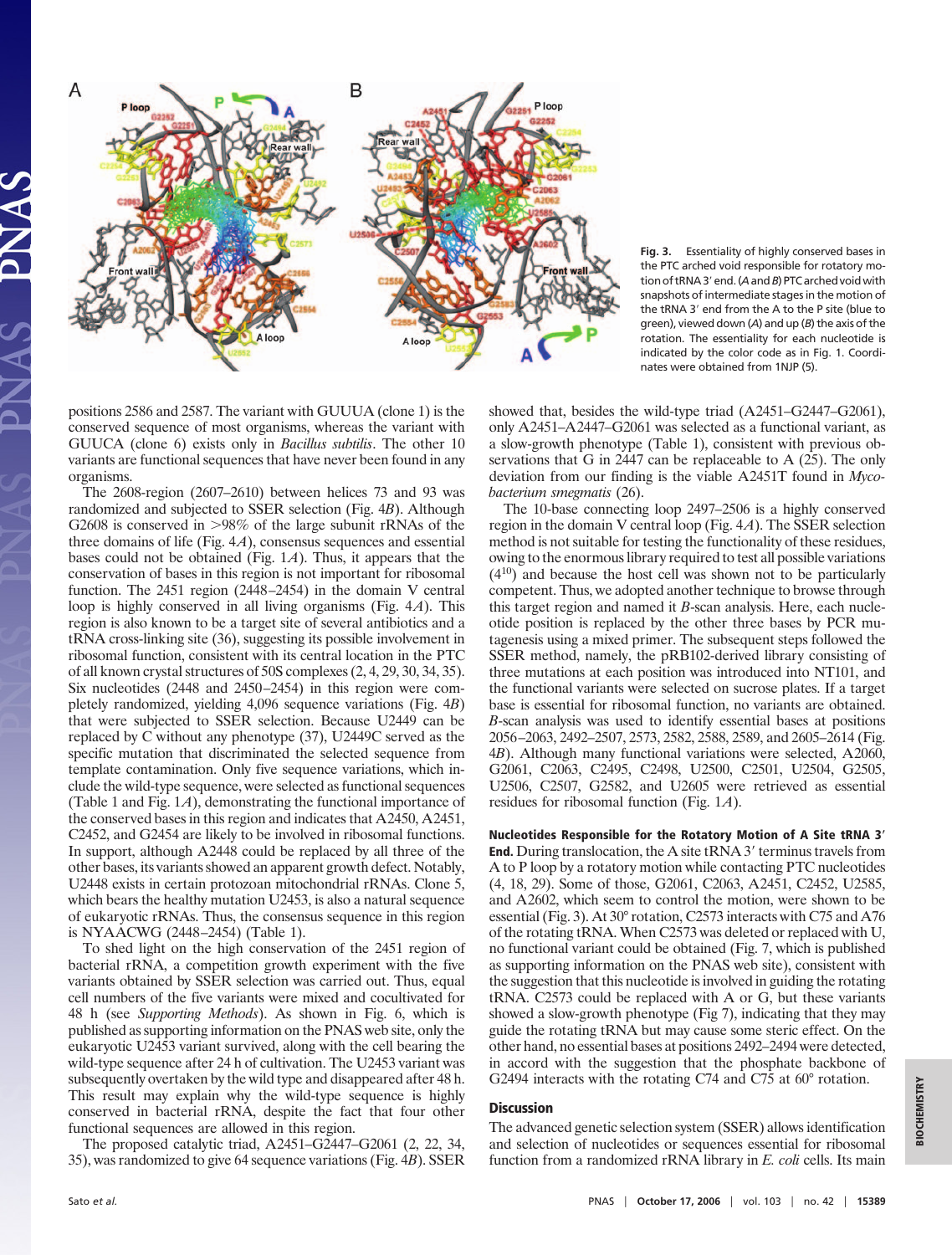advantage is that it can be designed to test *in vivo* large number of functional sequences and that it permits neutral genetic selection of functional sequences, as it excludes researcher arbitrariness and bias. Moreover, if several sequences are functional yet bear low homology to each other, the SSER method can identify them, whereas other approaches using conventional site-directed mutagenesis might miss a few of these functional sequences. Importantly, the nucleotides in 23S rRNA found to be essential for ribosome functions include wild-type and natural sequences of other organisms as well as unnatural but functional sequences that may have been excluded by the process of evolution. Noteworthy are studies performed elsewhere that examine a randomized library and have isolated functional sequences in 16S rRNA (38, 39). Likewise, a PCR-based random mutagenesis performed by Garret's group (40) identified 21 single-site mutations at the PTC.

In this study, 66 bases in domain V were randomized and subjected to genetic selection by SSER and *B*-scan methods. In these methods, each functional sequence in the randomized library is isolated independently as a single colony without having to struggle against other variants for survival. Consequently, these methods can test the functionality of every sequence in the library, provided that sufficient numbers of transformants are supplied.

We obtained various mutants differing in their viability, as shown by the differently sized transformants on the kanamycin plates (Fig 5). Moreover, the doubling time of selected sucrose-resistant cells ranged from 47 to 120 min (Table 1). We found that all essential bases (red in Fig. 1*A*) selected in this study are almost fully conserved in all living organisms (Fig. 4*A*). In contrast, nonconsensus sequences were selected in the nonconserved regions (Figs. 1*A* and 4*A*). However, several conserved bases (yellow in Fig. 1*A*) were shown to be replaceable by other bases; G2253D, A2448N, G2502V, A2503V, U2552D, A2587N, G2608N, and A2059V (Fig. 1*A*). Most of these are unnatural, yet functional, variations. Thus, these results narrow the focus on bases and interactions in the PTC that are essential for determining its various mechanisms in protein synthesis.

Fig. 1*B* shows locations of essential bases in D50S complexed with acceptor stem loop (ASM) in the A site, including the WC base pair between its C75 with G2553 of the A loop (Fig. 2*A*). In this structure, G2553 also interacts with the essential G2582–C2507 pair, whereas the 2' OH and O2 of C75 in the tRNA form H bonds with the 2' OH of C2507. This base quartet seems to play a key role in stabilizing the positioning of the  $tRNA$  3' end in the A site. In addition, the A76 base in the A site interacts with U2506 and G2583 (4); the 2' OH of A76 forms H bonds with 2' OH (U2506), O2 (U2506), and N2 (G2583), whereas N1 and N3 of A76 form H bonds with the 2' OH and N2 of G2583 (Fig. 24). Because G2583 can be replaced by A (clone 9 Table 1), the H bonds N2(G2583)– N3(A76) and N2(G2583)–2' OH(A76) are not essential. However, it is intriguing that U2506 cannot be replaced with C; nevertheless, C2506 does not abolish any H bonds with A76. C2506 might induce local structural change in the A site by forming WC-type pairing with G2583, thereby affecting the precise positioning of the aatRNA. Supporting this suggestion is pre-steady-state kinetic analysis of the U2506C mutant ribosome, which has shown that its rate constant of peptide-bond formation is significantly decreased when minimal substrate is used, whereas the rate constant is unaffected when the substrates are intact aa-tRNAs (13).

The precise orientation of the A loop (H92) is important for aa-tRNA positioning. Long-range interactions between H92 and H71 in domain IV may be involved in the placement of the A loop. An H bond between the N4 of C2556 in the A loop (H92) and the O4 of U1955 in H71 is seen in crystal structures (1, 3). C2556 cannot be replaced with purine bases (Fig. 1*A* and Table 1), because it may induce steric hindrance that disrupts the interaction between H92 and H71. A minor interaction between A1953 and G2549–C2559

**15390** | www.pnas.org/cgi/doi/10.1073/pnas.0605970103 Sato *et al.* 

pairing may have an important function in supporting the interaction between H92 and H71 (Fig. 1*A*).

The P loop (helix 80) serves as the attachment site for the CCA terminus of P site-bound pep-tRNA, and G2250, G2251, and G2252 were selected as essential (Table 1). In the structure of D50S complexed with a derived P site substrate (Fig. 2*B*) (4), the essential G2251 and G2252 make WC-pairing with C75 and C74 of the pep-tRNA, respectively. The essential G2250 bulges out from the P loop, hence it is likely to be involved in stabilizing the P loop (29).

The conserved A2602 that bulges from helix H93 and lies between the CCA termini of both tRNAs is involved in several ribosomal functions, including the release of the nascent peptide (2–4, 14) and undergoes conformational changes while binding substrates and inhibitors (4, 29, 30). To test its critical role in ribosomal function, A2602 was randomized along with adjacent base pairs (2591, 2592, and 2601–2603) (Fig. 4*B*). In all of 11 functional variants, only the A2602 bulge was conserved (Fig. 1*A* and Table 1). With regard to the adjacent base pairs, based on our results, we suggest that the 2591–2603 pair could be replaced with other WC-type pairs, whereas the 2592–2601 pair could be replaced with a G–U wobble pair or nonpairing bases. Kinetic analysis of peptide-bond formation by the 2602 mutant ribosome and intact aa-tRNA has shown unaffected reaction rate (13). However, the 2602 mutation severely affected the peptide-release reaction (13, 15), consistent with its suggested activity.

U2605 was also selected as essential for ribosomal function (Fig. 1*A*). In *E. coli* cells, it is modified to pseudouridine ( $\Psi$ ). However, its partner base A2589 could be replaced by all other, suggesting that base-pairing between  $\Psi$ 2605 and A2589 is not essential for ribosomal function. The critical role of  $\Psi$ 2605 may be explained by the fact that G1938 in domain IV forms H bonds with U2605 (1, 3). Thus, it is possible that A1938 in*E. coli* 23S rRNA forms an A minor interaction with  $\Psi$ 2605 and that this interaction may play an important function in adjusting the configuration of H93.

The cluster of essential PTC nucleotides, composed of 2451, 2500, and 2602 regions in the central loop of domain V (Figs. 1*B* and 2*C*) is an intriguing functional site. The complex H bond network between essential bases consisting of G2061, C2063, A2450, A2451, C2452, C2501, and U2504 may provide the molecular stage for protein synthesis. It has been reported that G2447 can be replaced with A or C in *E. coli*  $\Delta$ *rm* $\overline{7}$  strain (25). G2447 forms a connection with A2451 and A2450. We obtained the G2447A variant but not G2447C (Fig. 1*A*, Table 1). This discrepancy might be explained by the use a high-copy plasmid with ColE1 origin to rescue the *E. coli*  $\Delta r$ *rn* 7 strain (25), whereas we used a low-copy ( $\approx$  5 copies) plasmid with a pSC101 origin (41), thus requiring a high level of ribosomal functionality. Supporting this view is the apparent reduction of viability (relative growth rate of only 62%, Table 1) shown by our G2447A variant, in contrast to the G2447A mutant that has a similar growth phenotype to that of wild-type cells (25). This observation may, therefore, indicate that G2447 plays a role in maintaining the critical H bond network in the PTC.

It has been proposed that the  $3'$  terminus of the A site tRNA travels from the A to the P loop by a spiral rotatory motion (4, 29, 30) within an arched void confined by highly conserved PTC nucleotides: G2061, C2063, G2251, A2451, C2452, A2453, U2492, U2493, and G2494 of the rear wall; U2585, A2602, and U2506 from the front; and the A and P loops from the side: A2062, C2507, G2553, U2555, and C2573 (Fig. 3). According to this study, 8 of 12 nucleotides involved in the rotatory motion were found to be essential. The replacement of A at position 2453 by U (Table 1) is in accord with the interaction of this nucleotide with the rotating aa-tRNA 3' end through the backbone phosphate (29), as are the three remaining nucleotides (U2492–G2494) of which the phosphates rather than the bases are the functional parts. From the front wall of the PTC, the essential A2602 and U2585, respectively, contact with A73 and 2' OH of A76 of the tRNA throughout the rotatory motion, suggesting their pivotal role in the rotation.